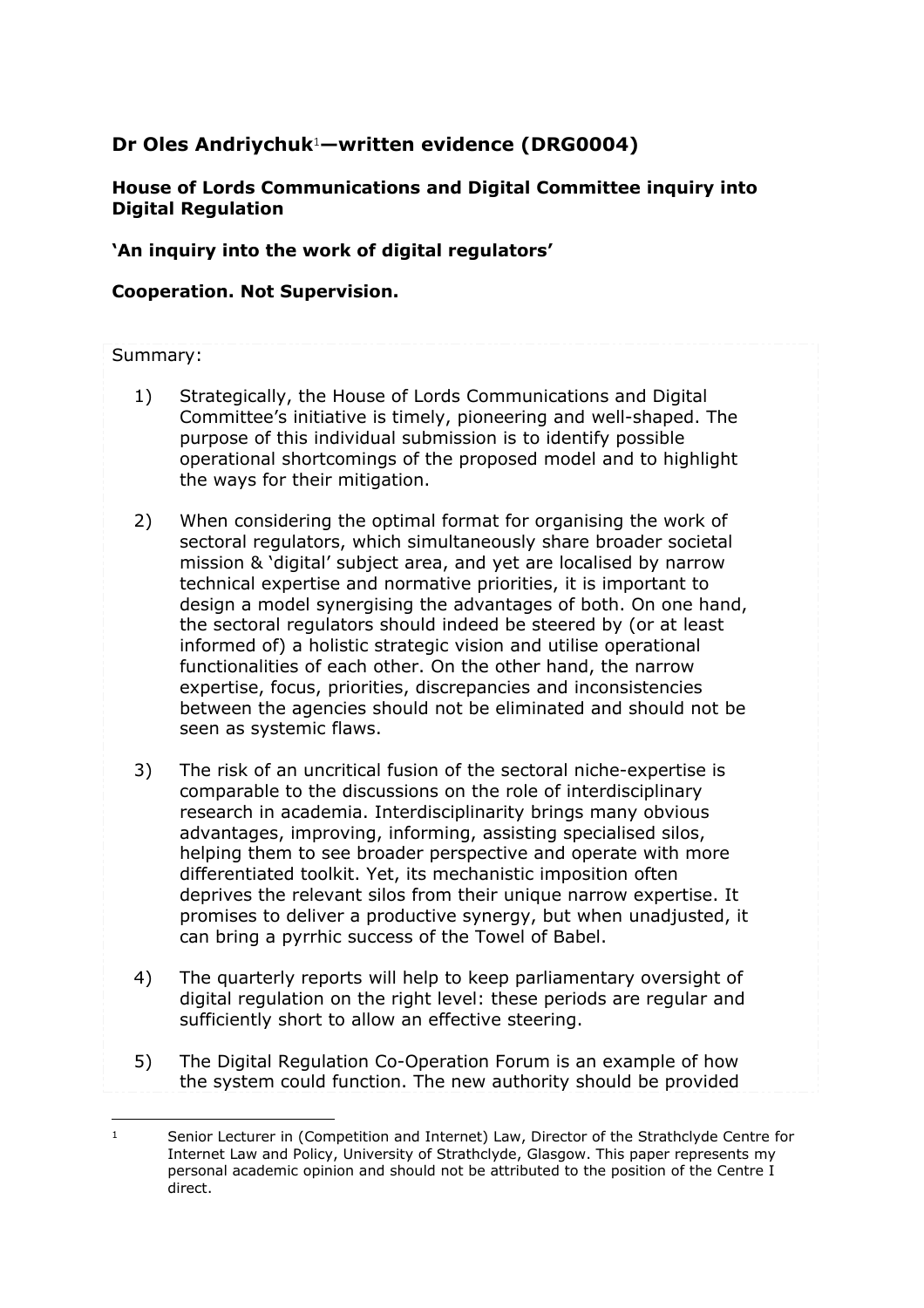with the necessary competences to facilitate communication and assistance between sectoral regulators (but not going beyond this).

- 6) Sectoral regulators should be informed about the broader strategic interests and priorities in the area of digital governance. Such messages should not be treated as imperative instructions. However, they have to be known by the sectoral regulators. In any complex situation, when several alternative solutions of a specific problem can be offered without compromising the internal competence and expertise, the one, which is simultaneously more beneficial for protecting/achieving/strengthening a broader strategic interest or priority should prevail.
- 7) The perception that only independent, 'politics-free' inwardoriented sectoral agencies are capable to deliver 'objective' regulatory outcomes, should be softened and relativised. The sectoral independence is not an aim in itself. When the entire architecture of the digital society is being shaped, a broader and more coordinated vision should inform regulatory processes.

### *Consultation question 1: How well co-ordinated is digital regulation? How effective is the Digital Regulation Co-operation Forum?*

There is a risk that only those societal interests, which are easier to convert into two or more sectoral agendas would have a chance to become crossregulatory priorities.

Each sectoral regulator should keep its own sectoral specificity and the competence to investigate the areas and issues, which in its expert level judgement appear to be the most important. Those areas and issues are not necessarily the ones having inter-sectoral relevance and topicality.

The DRCF should not be used as a forum for reaching a regulatory consensus on selecting the list of inter-sectoral priorities. It should not be used as a place at which the sectoral regulators combine their efforts for targeting intersectoral, universal digital challenges.

Instead, it should become a forum at which each sectoral regulator may seek (and offer) assistance in terms of technical expertise or missing competence.

The DRCF should not be a place for synchronising priorities, it should be a place at which each helps the others in reaching each other's priorities.

The main function of the DRCF should be in facilitating the sharing and outsourcing of required expertise, information, competences, skills – but not in helping to reach a consensus upon the societal problems which are partially overlapping in the radars of different regulators.

There is a risk of reaching the illusory consensus by finding common approaches to phonetically identical terms. Such homonyms often mean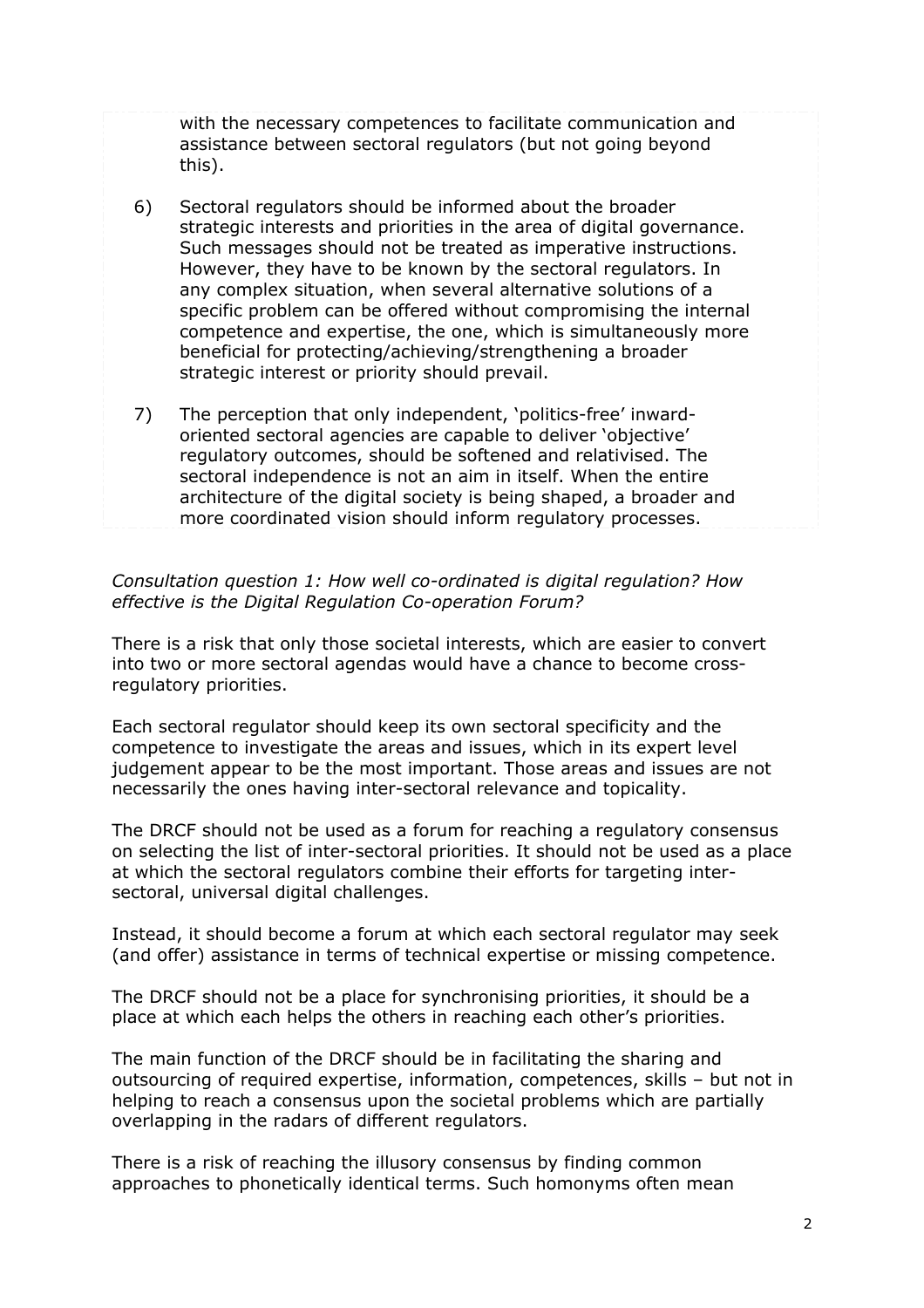different things in different silos. Facilitating a greater communication between sectoral authorities should not be done at the cost of deprioritising nicheexpertise (which is not easily convertible to the broader digital regulatory vocabulary).

There are very positive examples of inter-sectoral cooperation: the themes "competition & privacy" and "competition & banking" demonstrate remarkable instances of an effective understanding and cross-fertilisation between the relevant silos.

*Consultation question 2: Do regulators have the powers and capabilities, including expertise, to keep pace with developments? What is the appropriate balance between giving regulators flexibility and providing clarity in legislation?*

My specialism is competition law, with the focus on digital competition law. I am familiar mainly with the work of the Competition and Markets Authority. The CMA has a consensual recognition among the global competition law community as one of the most competent, innovative, forward-looking and effective national competition agencies in the world. A remarkable 'Online platform and digital advertising' market study conducted by the CMA, illustrates that the authority has the highest expertise, power and capabilities one could realistically expect under the *current* regulatory framework and under the *current* understanding of the role and goals of competition policy. The establishment of the Digital Markets Unit and the adoption of the legislation basing on the ideas articulated in the Government's consultation 'A new pro-competition regime for digital markets' indicates further paradigmatic improvements of the functioning of this sectoral regulator.

The *future* regulatory framework and the *future* understanding of the role and goals of (digital) competition policy is different. Competition policy is transitioning from its *preventative* to a more *proactive* modality. The authority is expected to be assigned with higher competences and broader regulatory oversight. It should be provided thus with stronger mandate and greater flexibility in pursuing the new pro-competitive regime. As competition policy is becoming less axiomatic and more pragmatic, there may be broader societal factors, which have to be taken into account when a) prioritising cases; b) interpreting facts, theories and rules; and c) balancing competing interests.

On the other hand, the CMA should not be expected to be a mere 'dump pipe' in pursuing these broader societal policies and objectives. The CMA should be expected to take them into account when possible, without yet subordinating to them – but certainly more frequently and more systematically than envisaged in the *current* regulatory model.

*Consultation question 3: How effective is digital regulators' horizon scanning? How could this be improved?*

The very nature of the digital economy implies by definition a long gap between the rapid technological progress and the adequate regulatory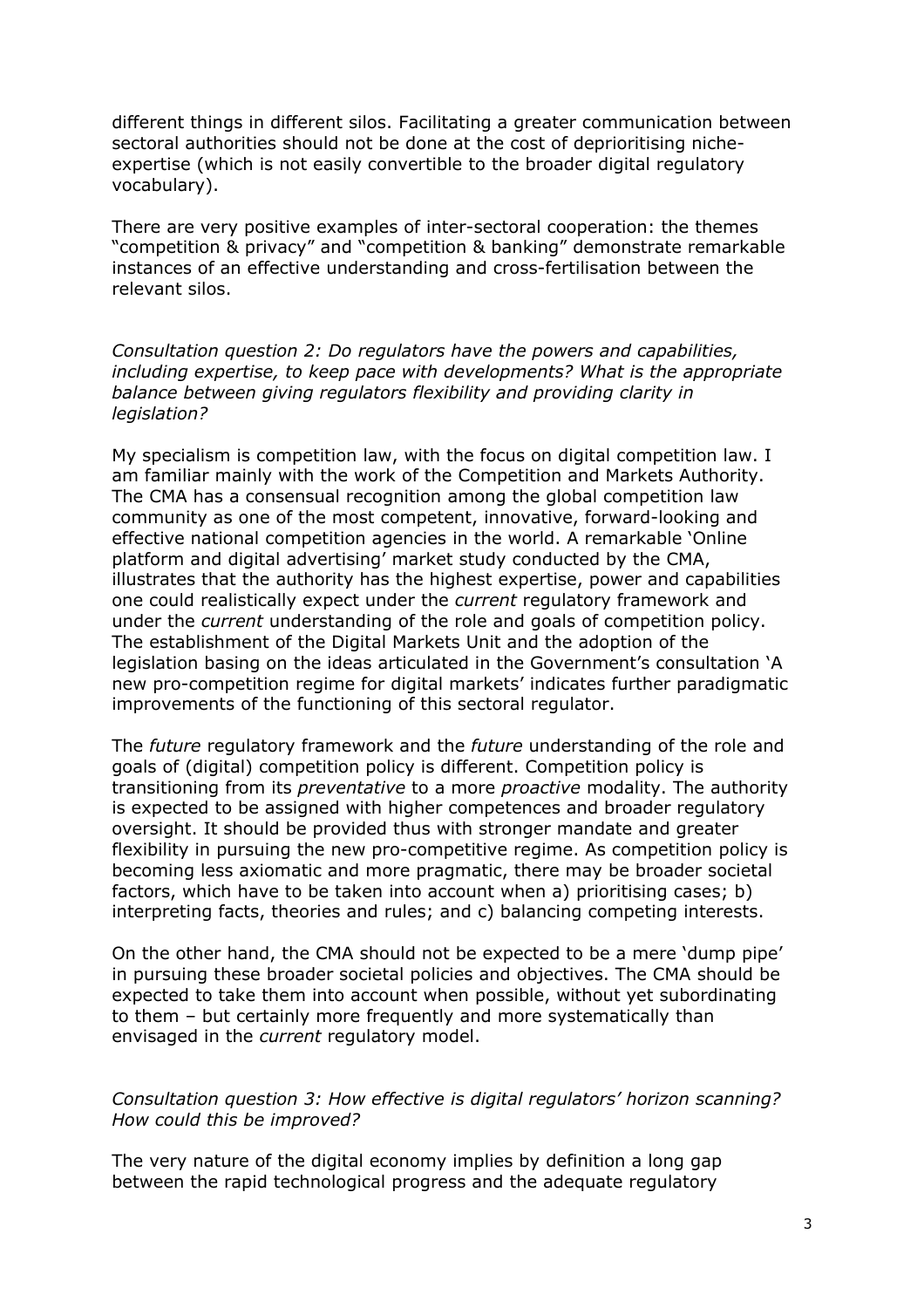responses to the new challenges. There is a room for making this gap narrower, and the recent global regulatory initiatives in the UK, EU, Australia, US and other trendsetting jurisdictions prove this. The UK is in the vanguard of these processes, being a benchmark for many countries and in many discussions.

However, making the gap narrower does not eliminate it. This is the maximum we can expect. Only now we begin dealing with the practices and challenges, which have been developed and tested two decades ago, and which were commercialised and scaled up a decade ago. The behavioural sandbox of the Digital Panopticon does not stop experimenting. Algorithms do not sleep, and the speed of innovation is accelerating as we are approaching closer to the foothills of the Digital Everest of 'Internet of Everything'.

It is often observed that the main challenge is not in identifying market failures (horizon scanning) as such but rather in a lack of competence (or in an excessively cautious attitude) to respond meaningfully. This could be remedied by delegating to the sectoral regulators a greater societal mandate in pursuing their digital policies and by softening excessively cautious, riskaverse conventions by which the performance of an agency is assessed by the amount of cases it did not lose in court.

*Consultation question 5: What is your view of the Committee's proposal in Regulating in a digital world for a 'Digital Authority', overseen by a joint committee of Parliament?*

Digital Authority, coordinating, steering, navigating – but not interfering into the narrow professional expertise of sectoral regulators may become a workable channel for establishing an effective communication between the Parliament and different sectoral regulators.

I disagree however with recommendation that "The Digital Authority should be politically impartial and independent of the Government" (para 242). Digital policy is an important component of all other public policies. The view that only a neutral, policy-free regulatory expertise is capable to deliver "unbiased" and "evidence-based", "neutral" results to the society is the central attribute of the *previous* approach to Internet governance. The main added value in establishing the Digital Authority is precisely in having it engaged into a broader societal challenges and initiatives. It should be able to communicate these messages effectively and delicately to each sectoral regulator, and it should be able to steer them in the direction expected by society (again, very delicately).

If the will is to establish an overarching Digital Authority, it must be an authority for (i) channelling and streamlining communication between the Government and sectoral regulators; as well as for (ii) facilitating cooperation between sectoral regulators themselves. However, creating an authority focusing on synchronisation and unification of sectoral agendas and expertise risks deceasing sectoral expertise and efficacy behind the façade of uniformity and common themes.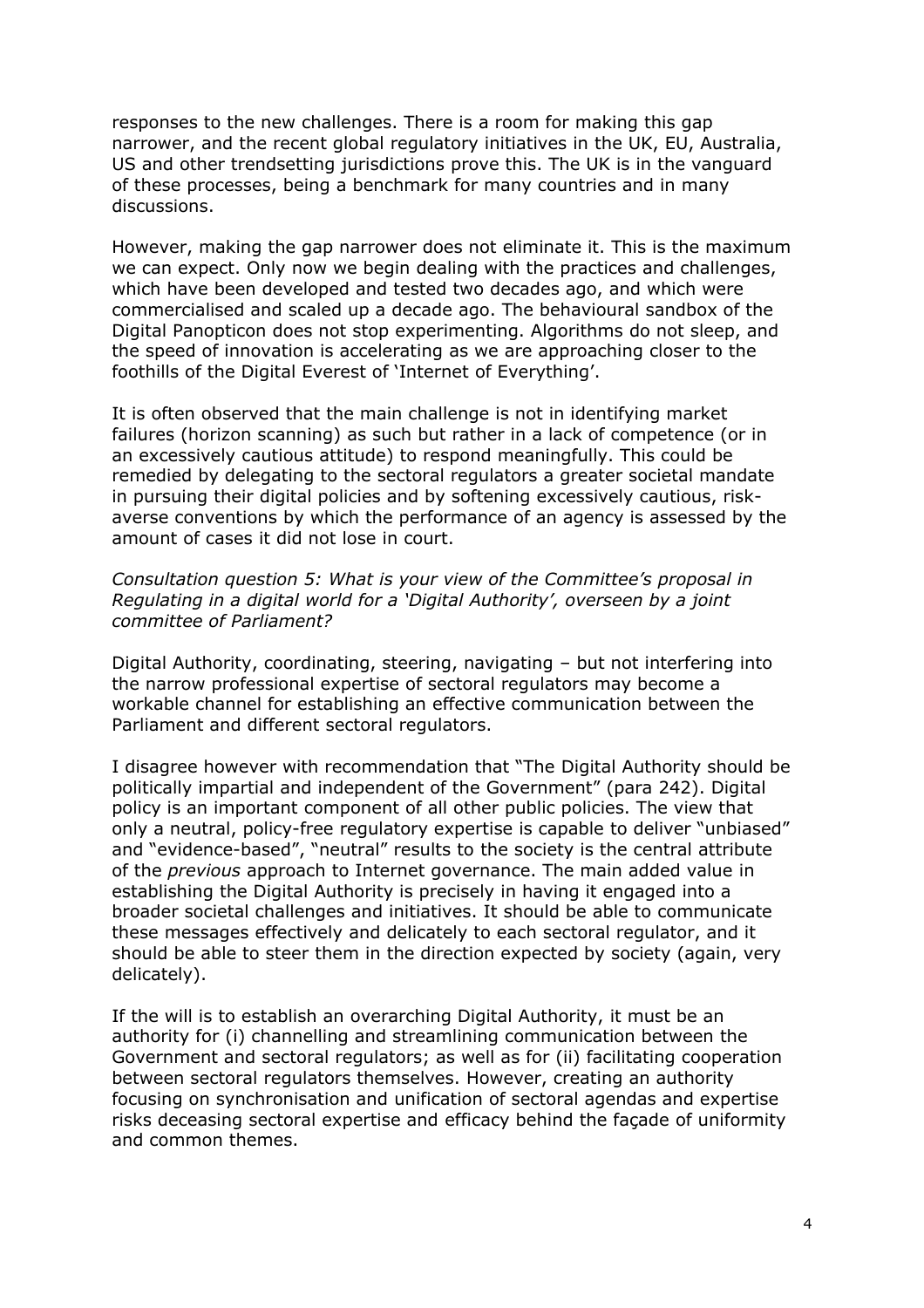#### *Consultation question 6: How effectively do UK regulators co-operate with international partners? How could such co-operation be improved?*

In the area of competition law, there are several well-established venues for enforcers' cooperation. Among the most important are International Competition Network. OECD Competition Division and European Competition Network (network of EU national competition agencies, NCAs).

Additionally, greater transparency and speed in reporting national competition cases has strong spillover effect on other national agencies. NCAs learn from each other's practices. Sharing very similar doctrinal, methodological and normative understanding about the mission and goals of competition policy as well as the universal nature and effect of anticompetitive practices in the area of digital economy allow many regulatory synergies. Each agency however has its own priorities, vision, capacity and interests in opening (or not) a specific case.

This cooperation of course is different to the one anticipated in the Call for Evidence as in the case of international cooperation, the agencies may have different priorities and interests, but they understand the niche-expertise of each other. The domestic cooperation between different sectoral regulators is a reverse situation: the agencies may have the same national priorities and united interests, but they do not necessarily share the same expert-language and understanding.

### *Consultation question 7: Are there any examples of strategic approaches to digital regulation in other countries from which the UK could learn?*

Strategic approach to digital regulation is a double-edged sword. The systemic digital challenges, however – as well as the opportunities – leave very little choice for all pro-competition jurisdictions. It is not an *if* but *how* question.

Evidently, there are two archetypical poles in addressing the issues of strategic digital regulation: libertarian non-interventionism of the far right, and authoritarian dirigisme of the far left. The first three decades of Internet governance were characterised by a clear-cut division: most the procompetition jurisdictions were shaping their regulatory approaches much closer to the libertarian hands-off pole. Whereas most of the pro-intervention jurisdictions were mastering their approaches, much closer to the far-left dirigisme. The ongoing global transition from the period of Internet Optimism to the period of Internet Pragmatism is characterised by some elements of convergence and hybridisation of these approaches, and thus more voices can be heard that the pro-competition jurisdictions should try to learn not only from each other, but also to examine closer some selective models developed in the pro-intervention camp.

In my view, there are two issues, which the Parliament should be mindful of if deciding to engage with these practices in order to learn more about examples of strategic governance of digital regulation from the systems, applying historically more interventionist approach to coordination of their digital regulatory resources.